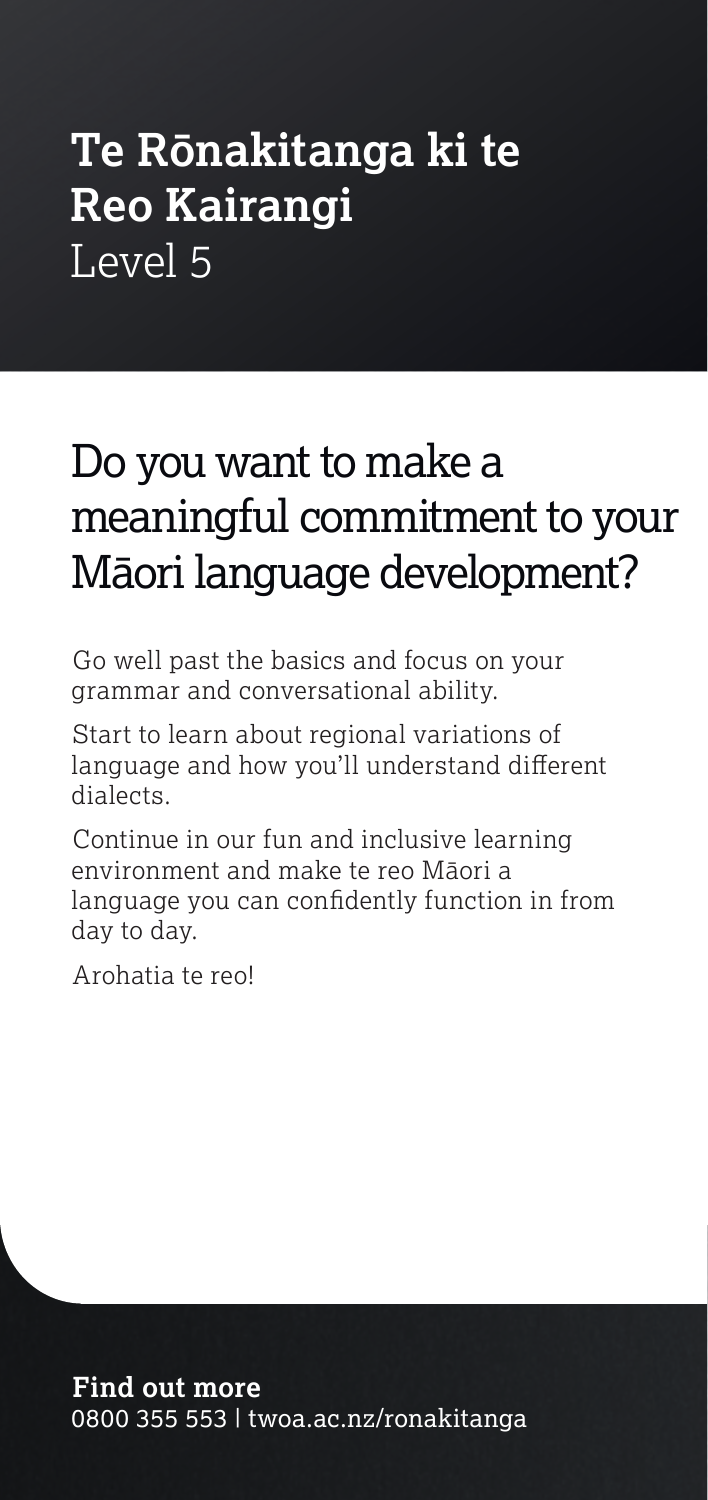

# **Entry Criteria**

To enrol in this programme, a potential student must:

- › be at least 16 years of age
- › be a New Zealand citizen (or citizen of Australia, Tokelau, Niue, Cook Islands) or permanent resident
- › reside in New Zealand
- › have successfully completed Te Pūtaketanga o te Reo Level 4, or Te Ara Reo Māori (He Pī Ka Rere) Level 4, or an equivalent te reo Māori qualification at Level 4
- › attend an interview or information hui with a kaiako

**or**

- › have successfully completed the Pre-Entry Assessment (PEA) – direct entries only
- › attend an interview or information hui with a kaiako

# **Qualification Awarded**

When you pass this programme, you'll get this qualification:

› New Zealand Diploma in Te Reo (Rumaki) Level 5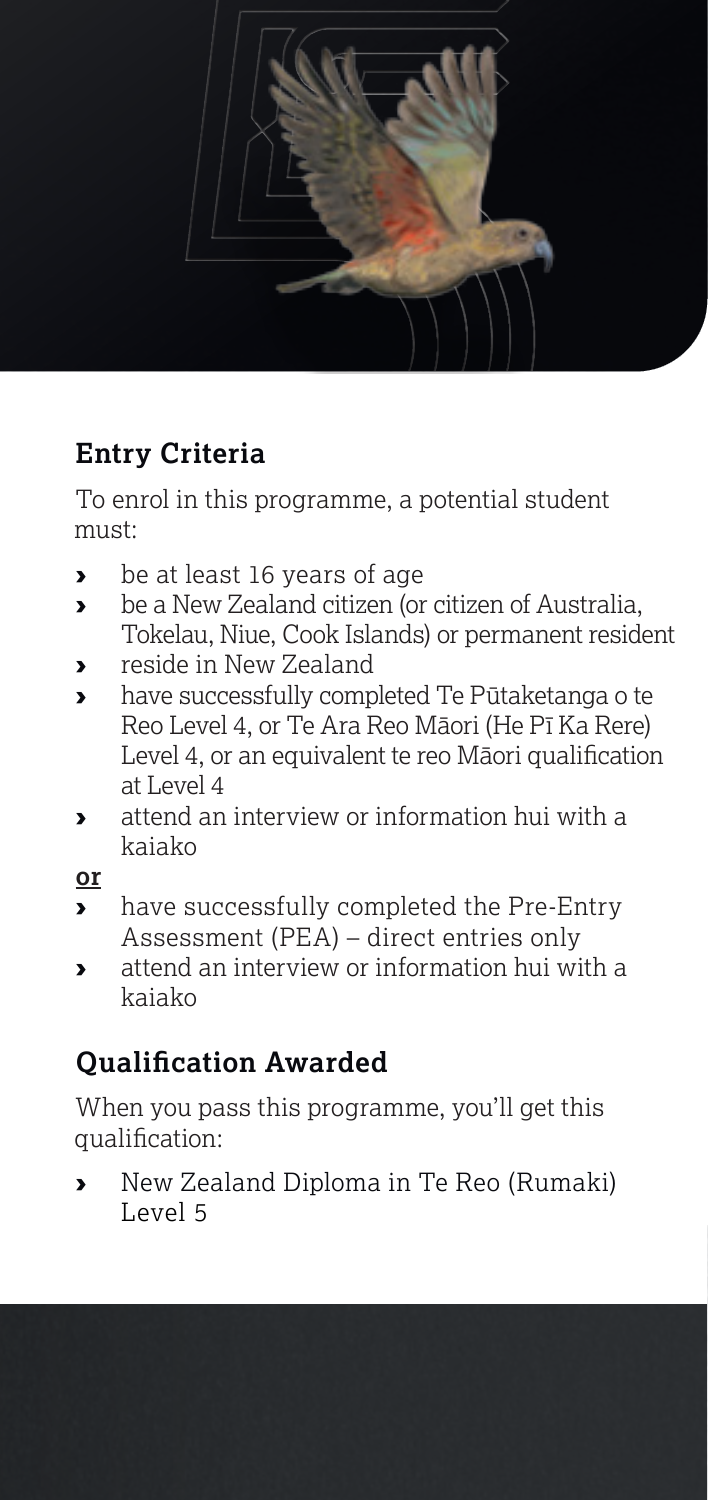

# **Fees**

There are no fees for this programme.

# **Potential Pathway**

### I want to keep studying

Immerse yourself in the language and move up to Te Aupikitanga ki te Reo Kairangi Level 6.

#### I want to use my qualification

With skills at this level you could provide cultural advice in your workplace or organisation.

# **Locations**

See our website for up-to-date locations.

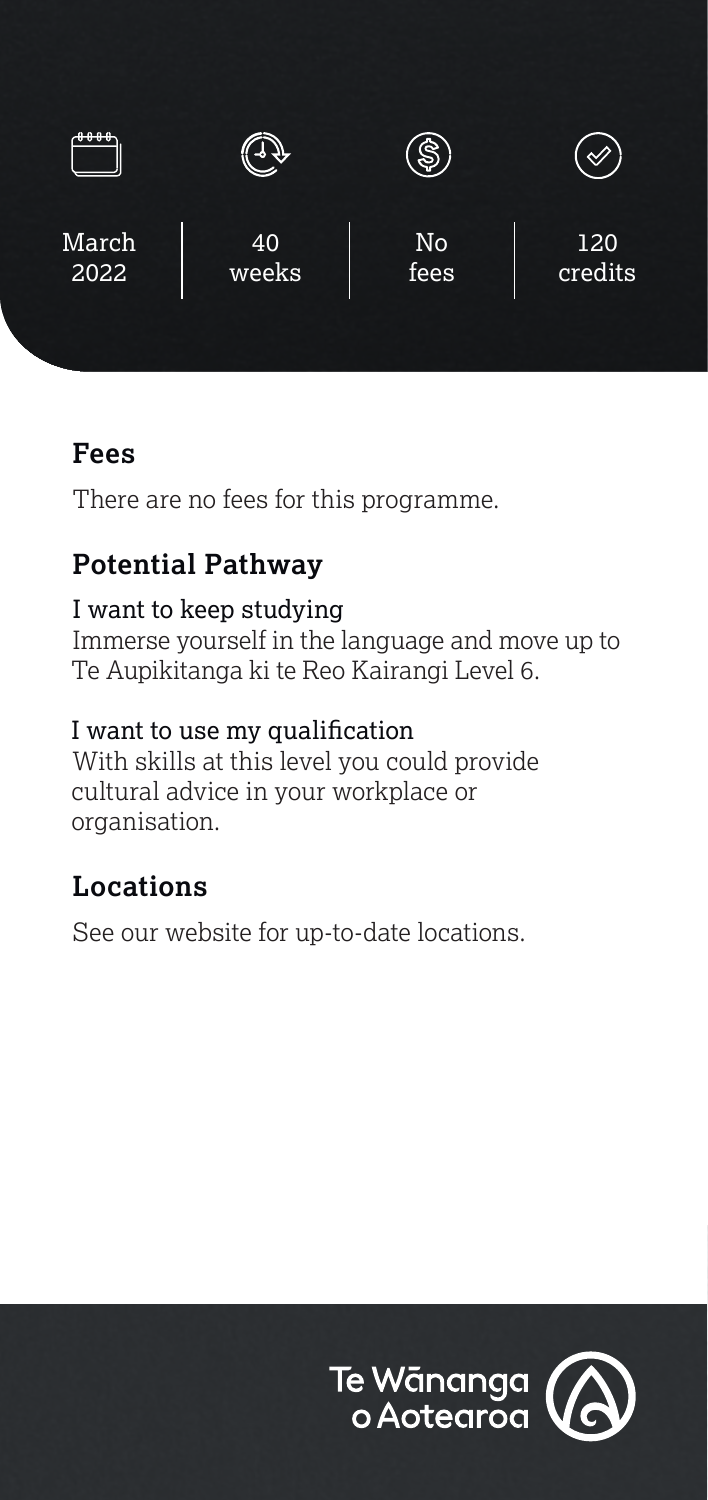# **Delivery & Workload**

This is a full-time programme that consists of 120 credits delivered over 40 weeks. Some of our locations offer different delivery modes. These will be confirmed by your local campus and might include:

#### Option 1

- › 2 x 3-hour kura whakaako per week
- › 2 x noho marae (26 hours)
- › 6x 1-day wānanga (8 hours)

Activity directed learning will also need to be completed outside of class time for approximately:

▶ 24.5 hours per week

### Option 2

- › 1 x 3-hour kura whakaako per week
- › 8 x noho marae (26 hours)

Activity directed learning will also need to be completed outside of class time for approximately:

› 24.5 hours per week

Some of the learning activities will need to be completed online. You'll need to have access to an internet-connected device for this programme.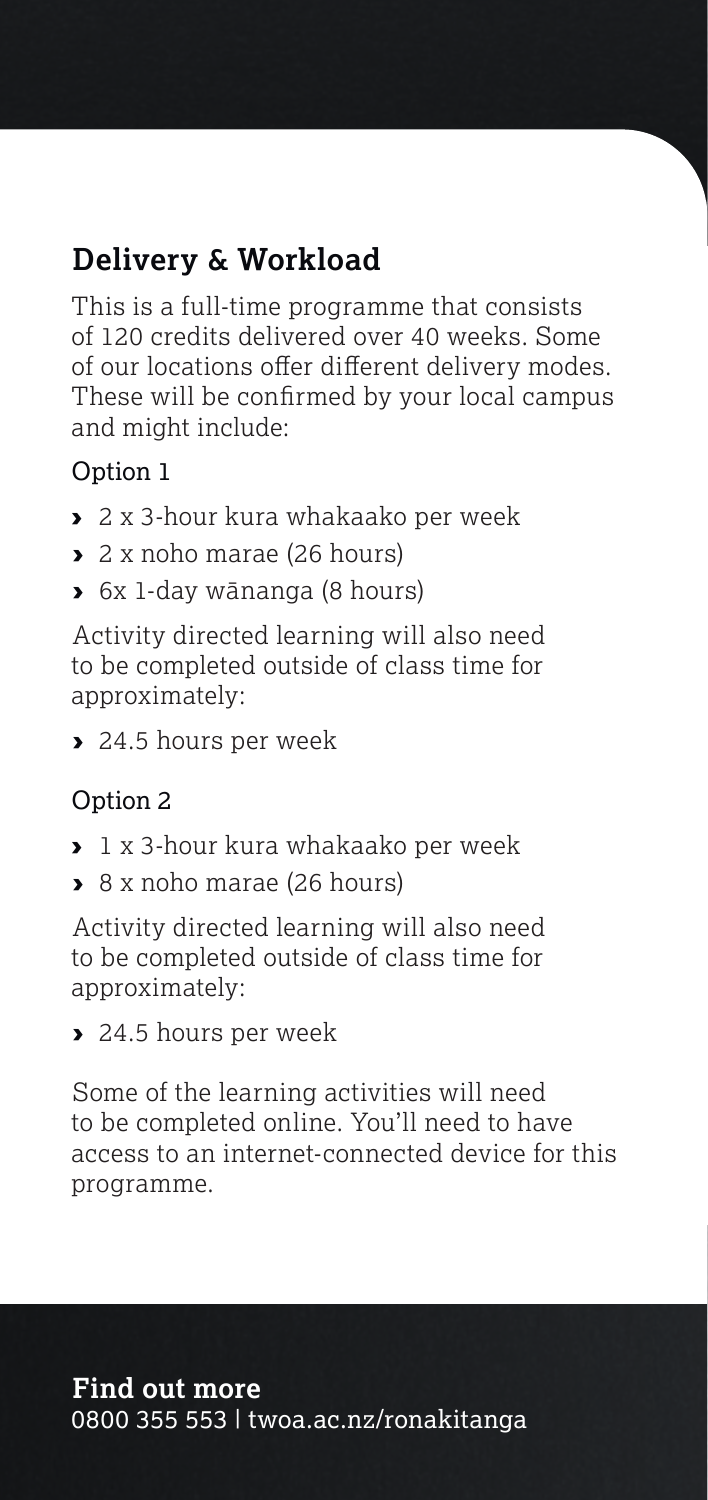# **Kōnae Ako** (Learning Modules)

#### **Hokinga Mahara** 15 Credits

This kōnae ako will give tauira the opportunity to revise and refresh their knowledge of Level 4 grammar with the intention of extending on and consolidating relevant grammatical structures in a range of contexts, to develop language skills in written and verbal forms.

#### **Kōrero Nehe** 15 Credits

This kōnae ako will examine historical events and traditional texts with a particular focus on whakataukī, ngā momo waiata and pakiwaitara.

### **Te Hekenga o Ngā Waka** 15 Credits

This kōnae ako will enable tauira to discuss Te Hekenga o Ngā Waka including reasons behind the migration. Tauira will also examine the various roles and responsibilities of people on board.

#### **Kupu Whakanikoniko** 15 Credits

This kōnae ako will focus on identifying and interpreting the use of metaphorical language. Tauira will be given the opportunity to demonstrate appropriate use of kupu whakanikoniko.